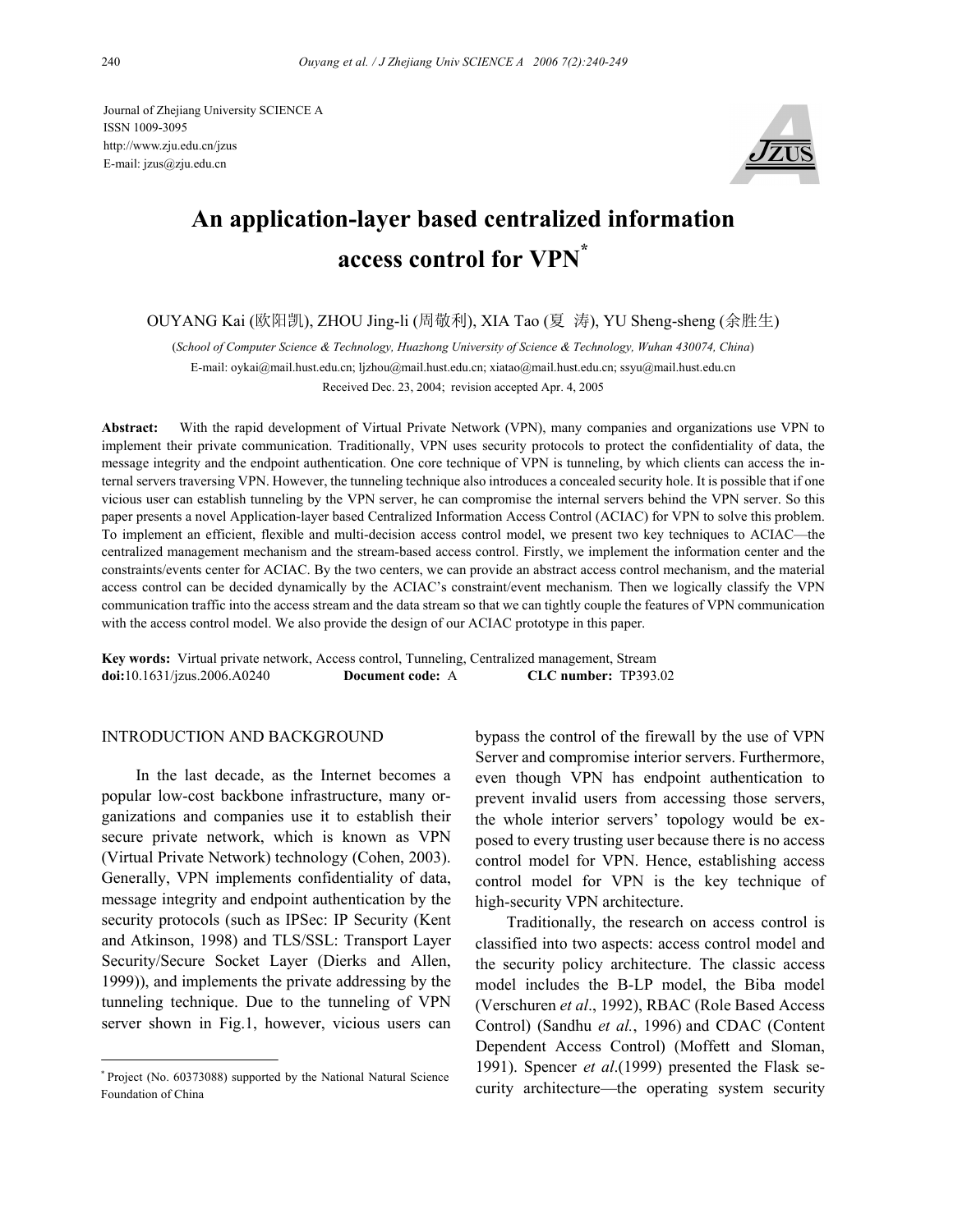architecture. This research was the prelude to the dynamical security policy framework. Bertino *et al*.(2002) described a core specification language of an extensible access control system, called MACS (Multipolicy Access Control System), along which different access control policies can co-exist.



**Fig.1 The basic framework for VPN**

There were further researches on the access control technique for VPN in recent years. Jason *et al*.(2003) presented an object-oriented information model of IPSec policy designed to facilitate agreement on the content and semantics of IPSec policy, and to enable derivations of task-specific representations of IPSec policy such as storage schema, distribution representations, and policy specification languages used to configure IPSec-enabled endpoints. Sanchez and Condell (2002) proposed a protocol called SPP, which can systematically resolve IPSec policies with Policy Servers. Those researches were almost all focused on IP-layer, but few were focused on application-layer.

This paper focuses on the application-layer based access control model for VPN. Compared with IP-layer based access control model, it has two advantages as follows:

(1) Fine-grained. In the application-layer, we could implement not only the control work in IP-layer, but also more complex access constraints for VPN (e.g. the access decision is made according to the cooperation of the user name, client source, destination, time and the type of application-layer protocol). Further, we can parse the content and context of an application-layer protocol (such as HTTP) and implement the access decision.

(2) Guard against network virus and intrusion. In application-layer, we can establish the corresponding constraints based on the virus characteristic and the IDS (Intrusion Detection System) rule to protect the internal servers. We cite for instance a well-known

SQL Injection for the Web-based database system. If we set a constraint in the application-layer to inspect application traffic and filter all dangerous packets on VPN server, we can disconnect the routine between the client and the Web-based database system. When we set a constraint in the IP-layer, it is hard to inspect the content of application traffic.

Hence, we present a novel application-layer based access control model—ACIAC (Application-layer based Centralized Information Access Control), aiming at providing an efficient, flexible and secure application-layer based access control model for VPN. To achieve the goal, we present two new ACIAC techniques: centralized management and the stream-based access control. We first implement the information center and the constraints/events center for ACIAC. The two centers can be used to reveal the dynamic multi-decision mechanism for ACIAC, which is composed of the features of multi-access control models, such as UBAC, RBAC and CDAC. Then, we logically classify the VPN communication traffic into the access stream and the data stream so that we can tightly couple the features of VPN communication with the access control model.

The remainder of the paper is organized as follows. In Section 2, we detail the essential features of ACIAC and discuss the control of ACIAC. Section 3 presents the prototype of ACIAC and discusses the relationship between the logical modules and the key techniques of the prototype. In Section 4, we describe the current related researches. Section 5 summarizes this paper.

# ESSENTIAL OF ACIAC

Based on the theory of set and relation, we describe the terminology, rules, control and feature of ACIAC in this section.

#### **Definition and terminology**

**Definition 1** Stream *S* refers to as all communication traffic traversing the VPN server, and can be classified into Access Stream (*AS*) and Data Stream (*DS*). The traffic traversing the VPN server when the users access VPN or the tunnel is established is *AS*. After one tunneling is established, all traffic in this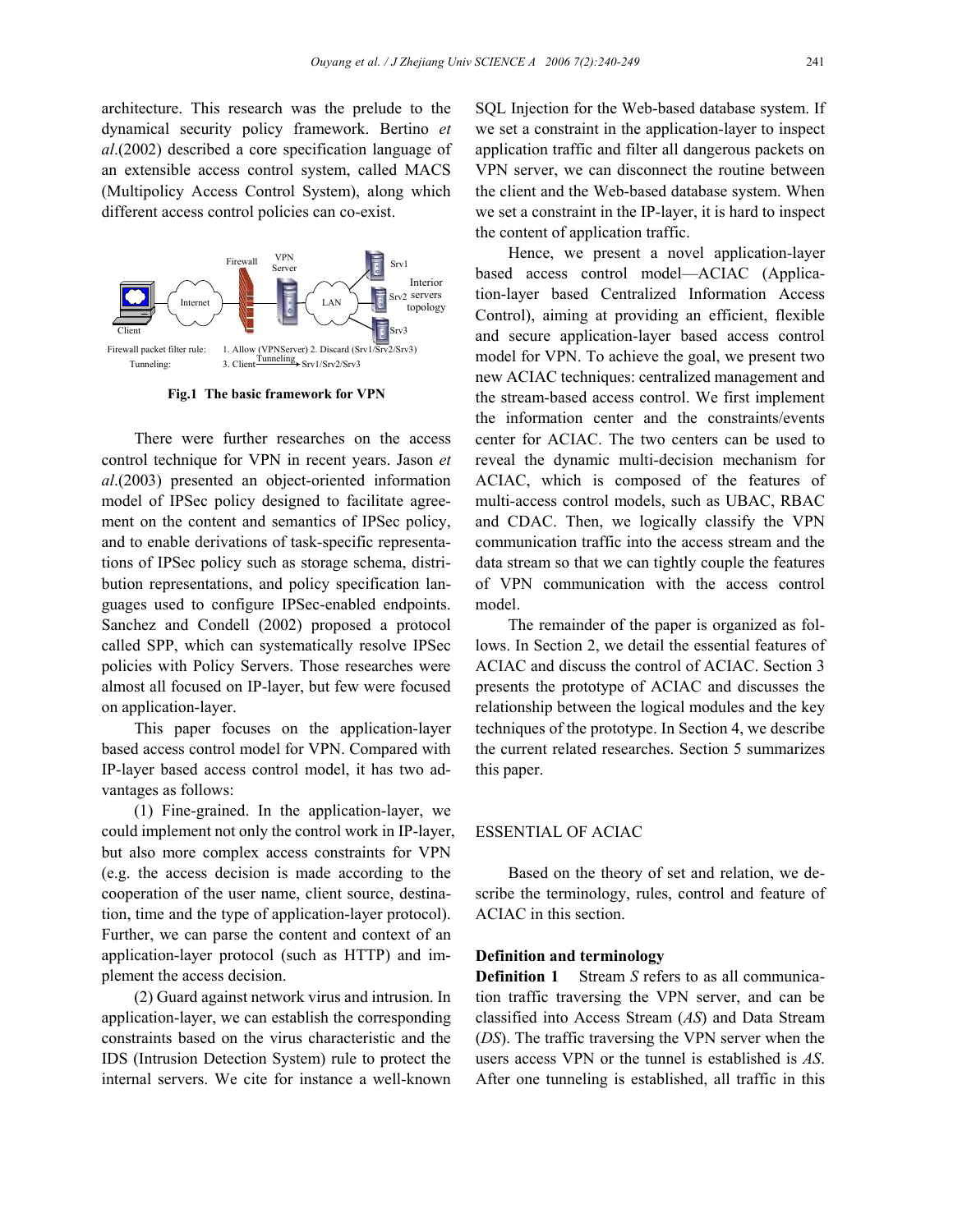tunneling is *DS*. Any stream belonging to one particular user is expressed as *u*(*S*/*AS*/*DS*).

Through the above classification, ACIAC can achieve the fine-grained access control and avoid the unnecessary execution of constraints. We constrain *AS* to implement the control of the access to the interior server and constrain *DS* to implement the internal control of one particular server.

**Definition 2** All kinds of sets and chains in ACIAC are defined as follows:

(1) All the attributes of objects in any VPN stream should be described as the information set {*Info*}.

(2) All the constraints in any VPN stream should be described as the constraint set {*Cons*}.

(3) The event set {*Event*} is a series of special actions, which usually cause one special constraint chain to change dynamically.

(4) The information set in any constraint/event can be classified into the subject set {*Sub*} and the object set {*Obj*}. {*Sub*} represents the information that must be decided dynamically in one constraint. {*Obj*} represents the static information in one constraint, which is configured or decided by the administrator.

(5) Chain  $List(x)$  is the management form, by which ACIAC can organize {*Info*} with a special logic relationship. *x* refers to subjects, objects, constraints or events.

(6) The user set *U* describes all the users registered in VPN, and the role set *R* defines different groups of users. Each group of users has the same logical privilege. Before any user can execute any operation, he must be authenticated and authorized *A*(*u*). In addition, there is a special user *Admin*, the superuser for ACIAC.

(7) The actions triggered by the results of the constraints are described as {*Action*}. In ACIAC model, there are four types of actions: *allow*, *discard*, *filter* and *pend*. *allow*: The streams can be transmitted between clients and the internal servers through the VPN server. *discard*: Because of the privilege restriction, the streams cannot be transmitted through the VPN server, which results in the disconnection of this tunneling or the logout of this user. *filter*: Because of the streams' invalid content or particular requirements, the streams cannot be transmitted through the VPN server, and cannot cause the disconnection of this tunneling or the logout of this user. *pend*: When one constraint cannot be executed because the current conditions are not satisfied, ACIAC marks this case as a token *pend*, which cannot be evidence for access control.

**Definition 3** In ACIAC, we formulate the information element as *<name*, *value*, *List*(*R*, *Access*), *List*(*U*, *Access*)*>*. *name* is the name of the information element. *value* is the abstract description of the element's value, whose type is decided when *name* is defined. *Access* is the control privilege set of one element, *Access=*{*none*, *read*, *write*, *own*}. *List*(*R*, *Access*) is the relationship between the role set and the access privilege to the element. *List*(*U*, *Access*) is the relationship between the user set and the access privilege of the element.

**Definition 4** The privilege level is formulated as *Level*(*x*)={ $r \in R$ }×{ $u \in U$ }. In ACIAC, we adopt the hybrid judgment mechanism, which includes the role privilege and the user privilege. The access to one information element *info*<sub>1</sub> by a user  $u_1$  belonging to the role  $r_1$  is allowed on both the conditions below:

(1)  $r_1$  has enough privilege to access *info*<sub>1</sub> and *info*1's attribution does not include the *none* privilege for  $u_1$ ;

(2)  $r_1$  has not enough privilege to access *info*<sub>1</sub> but *info*1's attributions definitely include the *read*, *write* or *own* privilege for *u*1.

Otherwise, this access is not allowed.

**Definition 5** The formula for one stream process is expressed as:

$$
\{\forall u \in A(u), u(List(s)) \subset \{Sub\}\}
$$
  

$$
\xrightarrow[u(List(e)) \subset \{Cons\}]{u(List(s)) \subset \{Sub\}\}.
$$
  

$$
\xrightarrow[u(List(e)) \subset \{Obj\}].
$$

When one constraint or event registers in ACIAC, it must provide its subject list *List*(*s*), object list *List*(*o*) and constraints'/events' routine for the ACIAC model. In one stream transmitting process, according to the stream's attribution, ACIAC gets all information and call every constraint's and event's routine in the current  $u(List(c))$  and  $u(List(e))$ .

### **Rules**

**Rule 1** The constraint's or event's control routine for any stream must be executed only if the user, to whom the stream belongs, is authenticated and authorized.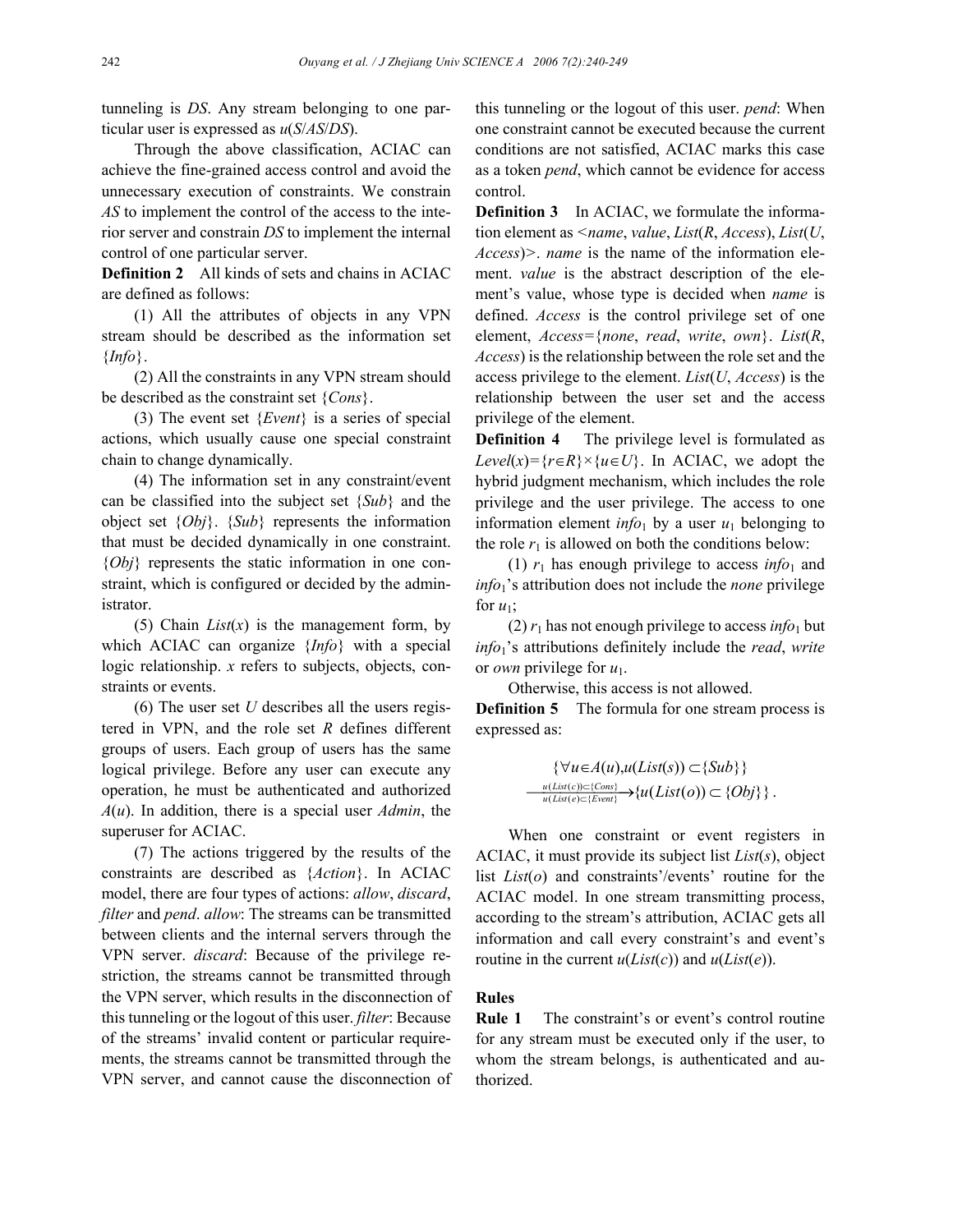$$
\{\forall u \in A(u), \forall s \in u(s), \forall c \in u(List(c)) \cup \forall e \in u(List(e))e\}
$$
  

$$
\Rightarrow \text{Exec}(c \cup e).
$$

**Rule 2** Any modification to the value of any information element in any stream is done only if the stream's privilege is not less than that of the information element. The same judgment applies to the elements of {*Cons*} and {*Event*}.

$$
\{\forall u \in A(u), \forall s \in u(S), \forall i \in \{Info\}, \text{Level}(s) \ge \text{Level}(i)\}\
$$
  

$$
\Rightarrow \text{Modify}(i).
$$

**Rule 3** One constraint may have many instances, but one user has one instance of one constraint at most.

$$
\begin{aligned} \{\forall u \in A(u), \ \forall c \in u(List(c))\} \\ \Rightarrow \{u(Entity(c))=1, \ Entity(c) \ge 1\}. \end{aligned}
$$

**Rule 4** {*Event*} is managed centrally by the ACIAC model and shared by all valid privilege users. When one user  $u_1$  is authenticated and authorized, ACIAC organizes  $u(List(e))$  for  $u_1$  according to Rule 2 and every event in  $u(List(e))$  is triggered by the user's stream  $u(S)$ .  $u_1$  does not own any event in  $u(List(e))$ , but refers to event.

$$
\{\forall u \in A(u), \forall s \in u(S)\} \longrightarrow \{\forall e \in u(List(e))\},\
$$

$$
\{\forall e \in \{Event\}\} \Longrightarrow \{u(Entity(e)) \equiv Entity(e) \equiv 1\}.
$$

**Rule 5** After one user  $u_1$  is authenticated and authorized,  $u_1$ 's constraint list  $u(List(c))$  is managed through the user's events  $u(List(e))$  created by Rule 4.

$$
\{\forall u \in A(u), \forall e \in u(List(e))\}
$$
  

$$
\xrightarrow{e} \text{Manager}(u(List(c)).
$$

**Rule 6** After one user  $u_1$  is authenticated and authorized, he will maintain a copy of  $u(List(s))$  expressed as *<name*, *value>* for his subject information  $u(List(s))$  involved in the constraints list and events list. The same subject element has different values in different user space, but the same object element has the same value in different user space.

$$
\{\forall u_1 \in A(u), \forall u_2 \in A(u), \forall s_1 \in u_1(List(s)),
$$
  

$$
\forall s_2 \in u_2(List(s)), name(s_1) = name(s_2)\}
$$
  

$$
\Rightarrow value(s_1) = value(s_2),
$$

$$
\{\forall u_1 \in A(u), \forall u_2 \in A(u), \forall o_1 \in u_1(List(o)),
$$
  

$$
\forall o_2 \in u_2(List(o)), name(o_1) = name(o_2)\}
$$
  

$$
\Rightarrow value(o_1) = value(o_2).
$$

**Rule 7** In the process of ACIAC executing the constraints list  $u(List(c))$  to control the transmission of the current stream, if the result of any constraint is *discard* or *filter*, ACIAC need not implement the remainder of the constraints in *u*(*List*(*c*)). This stream can be passed only if all the result s are *allow* or *pend*.

$$
\{\forall u \in A(u) \xrightarrow{\forall c \in u(List(c))} \exists \forall \text{action} \notin \{\text{discard}, \text{filter}\}\}\
$$

$$
\Rightarrow \text{Pass}(u(S)).
$$

#### **Control mechanism**

ACIAC is the stream based control model. We take the process of one user using VPN for example; ACIAC includes these logic control modules: the entry of the user, the establishment of tunneling, the data stream control and the logout of the user.

1. The entry of the user

After the user  $u_1$  is authenticated and authorized, ACIAC will dynamically create a new valid ID  $A(u_1)$ for  $u_1$  (the valid ID is the global, exclusive and irreversible value), initialize the user's event list  $u(List(e))$ , add 1 to the referenced counter of any event in  $u(List(e))$ , and call every event's registered routine. When one user enters VPN, ACIAC must trigger the initial event (usually the first event) to build the user's constraints list  $u(List(c))$ , copy the constraints' and events' subject elements *<name*, *value>* to the user's private space, and reset the values of those copies.

2. The establishment of tunneling

After one user  $u_1$  enters the VPN architecture,  $u_1$ can establish one tunnel to access one internal server. When one tunnel is established, ACIAC first checks the validity of this request, then calls routines for events and constraints in  $u(List(e))$  and  $u(List(c))$ .

3. The data stream control

After the tunnel is established, ACIAC can control the traffic between the client and the internal server. Because all data streams must pass through the VPN server, ACIAC can analyze those streams content and context through events and constraints. The mechanism of the analysis is similar to that of Content Dependent Access Control (CDAC) model and the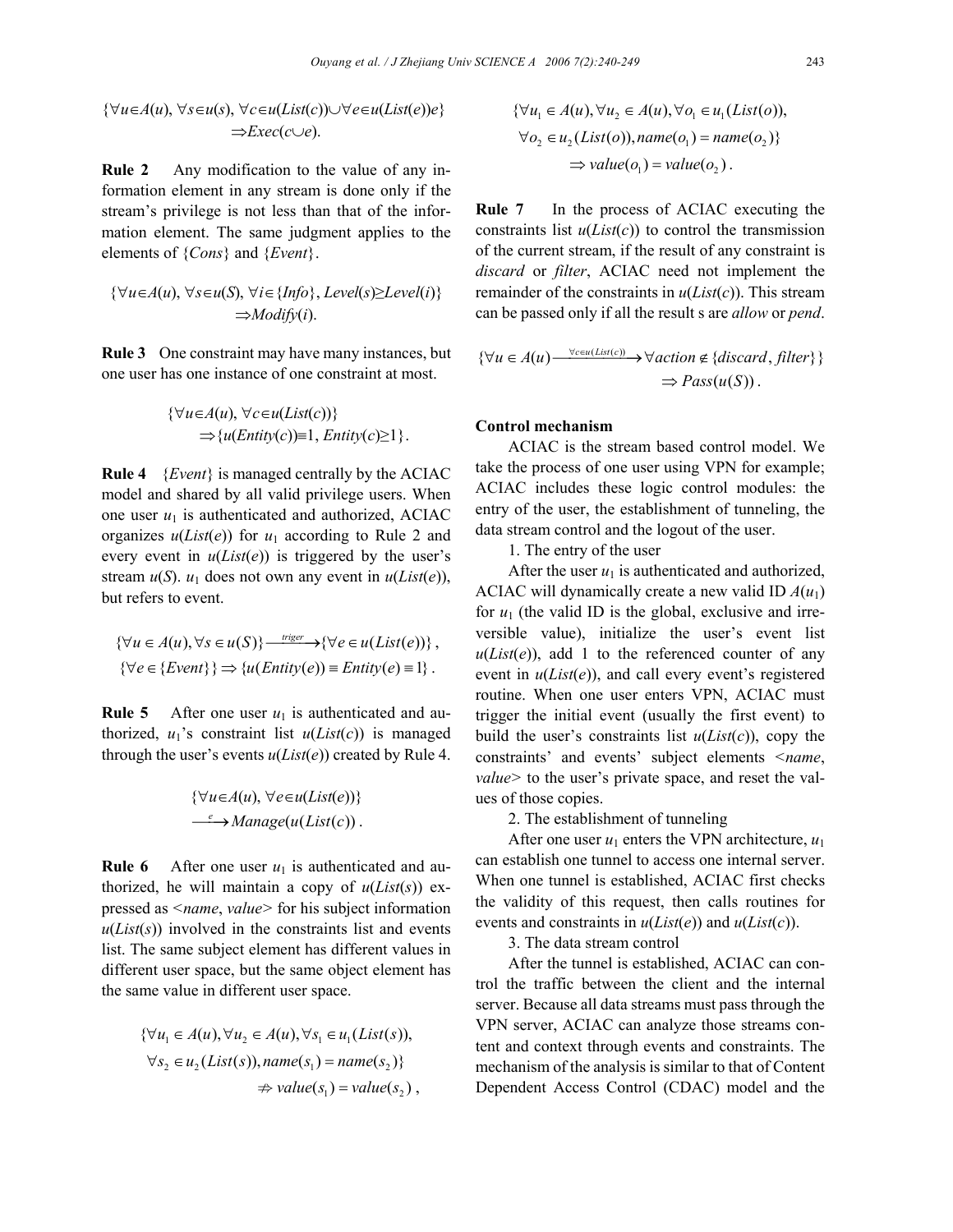Context Based Access Control (CBAC) model. We take the access control for an internal Web server as an example. After the tunnel from the client *client*<sup>1</sup> to the Web server  $serv_1$  is established, ACIAC will filter some special URLs requested by *client*<sub>1</sub> and analyze the request or response packets according to the characteristics of the virus and intrusion. Furthermore, ACIAC can determine whether *client*<sup>1</sup> is allowed to access a resource according to the sequence of status. ACIAC exclusively manages one set of detailed access controls to a data stream so that those controls can only be applied in one unique tunnel, and avoid unnecessary control operations in other tunnels.

4. The logout of the user

When one valid user  $u_1$  wants to leave the VPN session, ACIAC will call the events' routines in  $u(List(e))$  and subtract 1 from the referenced counters of those events. Usually, the last event ACIAC called is the destruction event, in which ACIAC will clear all session information of *u*1 and all related resources.

One demonstration of ACIAC shown in Fig.2 consists of one user  $u_1$  who has been authenticated and authorized, one tunnel *tunneling*1, *u*1's events list  $u(List(e))$  and  $u(TUN(List(e)))$ , and  $u_1$ 's constraints list  $u(List(c))$  and  $u(TUN(List(c)))$ . It shows the relationship among information, subjects list, objects list, constraints list, events list and user/role (all interactions must be done under the control of those above rules).

It also indicates that ACIAC has two centralized repositories, one to store all information and the other to store events and constraints. Both the subject and the object come from the information repositories. After ACIAC creates one new valid ID for  $u_1$ , he will



**Fig.2 One demonstration of ACIAC**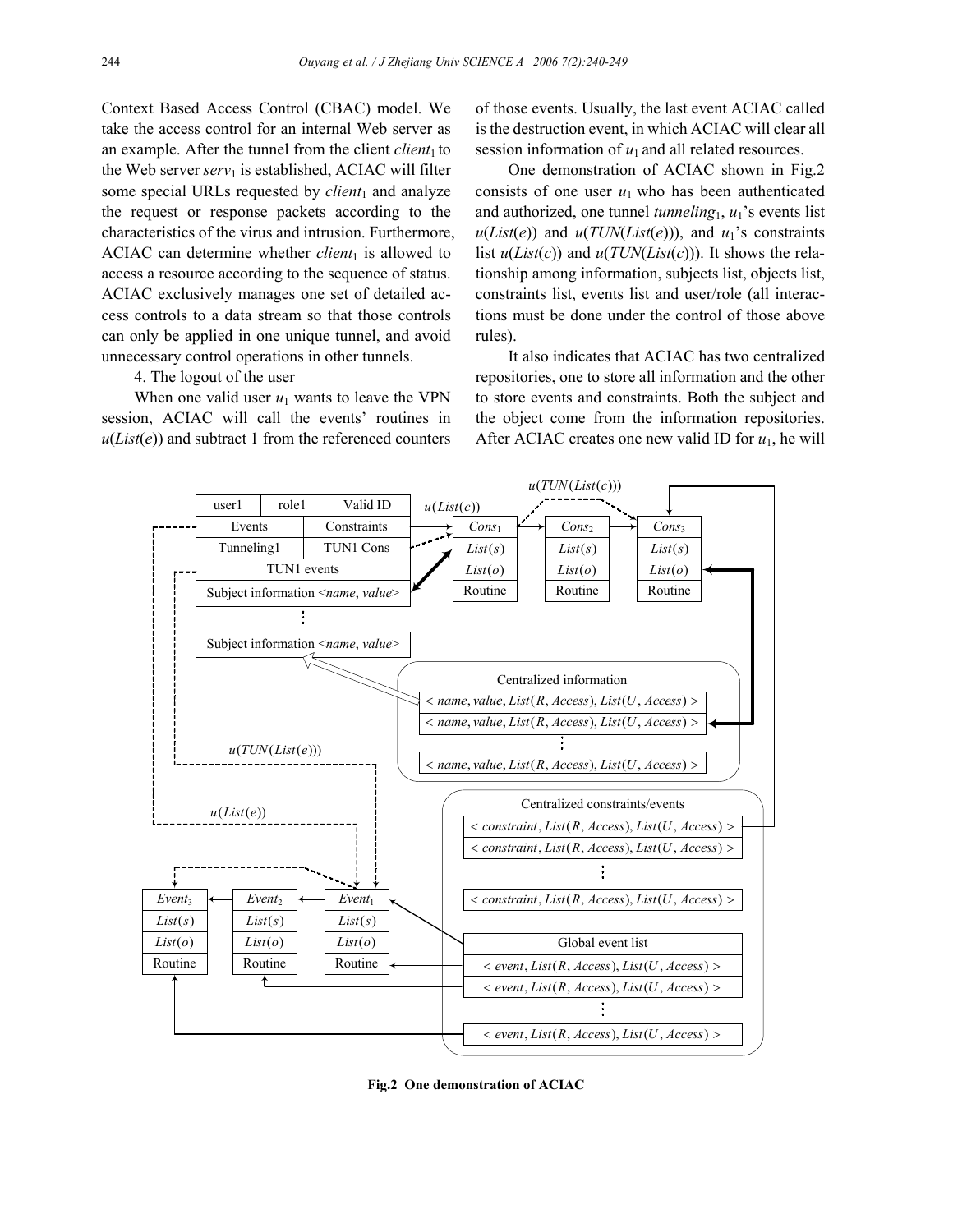copy the needed subject elements from the information center to his private space and reset the value of every subject element. When a constraint or event needs the object, ACIAC retrieves the object from the information repository. ACIAC stores the registered constraints and events information as *<constraint*, *List*(*R*, *Access*), *List*(*U*, *Access*)*>*/*<event*, *List*(*R*, *Access*), *List*(*U*, *Access*)*>* in the constraints/events center. ACIAC also maintains a global events entity list *List*(*e*). As  $u(List(e))$  shows in Fig.2, in  $u_1$ 's initialization process, ACIAC creates the referenced event list (*Event*<sub>1</sub> and *Event*<sub>3</sub>) for  $u_1$ , and  $u_1$  creates his own constraints list (*Cons*1, *Cons*2 and *Cons*3) through his initial event.

When  $tunneling<sub>1</sub>$  has been established,  $\angle$ ACIAC will modify  $u_1$ 's constraints list  $u(List(c))$  and events list  $u(List(e))$ , as  $u(TUN(List(c)))$  and  $u(TUN(List(e)))$ shown in Fig.2. Furthermore, different tunnels may have different constraint/event lists for the data stream verification and filtering. Each distinct constraint/event list is a unique subclasses instance of  $u(List(c))/u(List(e)).$ 

# **Characteristics**

From the above discussion, we see that the ACIAC model is tightly coupled with the characteristics of VPN communication with the access control technique. It provides a fine-grained access control mechanism for VPN server and integrates the features of RBAC/UBAC, CDAC and CBAC.

We can conclude describing the characteristics of ACIAC as follows:

(1) The centralized object management. We formulate the concrete resources as information elements and abstract these access controls to constraints and events. Both information and constraints/events are stored in ACIAC's repositories, which we can expediently manage and avoid antinomies in different control routines, for example, when both *Cons*1 and  $Cons_2$  need the value of  $info_1$  to determine the access privilege, and  $info_1$  is currently changed by the administrator. The value of *info*<sub>1</sub> should be conveyed to them automatically, because both *Cons*<sub>1</sub> and *Cons*<sub>2</sub> access *info*1's value from ACIAC's centralized information repository.

(2) The stream based access control. According to Definition 1, ACIAC divides all the VPN communication traffic into the control stream and the data

stream. The objective of this division is to implement fine-grained access control and avoid unnecessary constraint operations so as to improve the performance of ACIAC. We will prove this claim in the follows paragraphs.

Assumption: in one tunnel, the average duration of one stream transmitting through the VPN server is  $T_{trans}$ , the average duration of one access control (constraint or event) is  $T_{control}$  and the total number of access controls is *Num*.

When there is no access control, the duration of one transition is:

$$
T_{\text{no control}} = T_{\text{trans}}
$$
.

When there are access controls but the access control model does not distinguish the properties of streams, the duration of one transition is:

$$
T_{\text{total}} = T_{\text{trans}} + Num \times T_{\text{control}}.
$$

From the above discussion, we know that the operation of any access control can lower the VPN server's performance.

But when we use ACIAC to control the stream, the *AS* number of access controls is  $Num(AS(List(c)) + AS(List(e)))$  and the *DS* number of access controls is *Num*(*DS*(*List*(*c*))*+DS*(*List*(*e*))), so the duration of one transition is:

 $T_{DS} = T_{trans} + Num(DS(List(c)) + DS(List(e))) \times T_{control}$  $T_{AS} = T_{trans} + Num(AS(List(c)) + AS(List(e))) \times T_{control}.$ 

Distinctly, the duration of one transition in ACIAC is less than that in other models without dividing traffic. Based on the analysis of VPN access control, there is little control used in both *AS* and *DS*. Hence, ACIAC can reduce the loss of performance caused by the access control model.

(3) The event-driven dynamic management mechanism. ACIAC uses event-driven model to implement its management mechanism. After the user is authenticated and authorized, ACIAC organizes the event list for him. During the whole lifetime of the user's session, his status is controlled by the event-driven model. In ACIAC, the status of the user is very simple: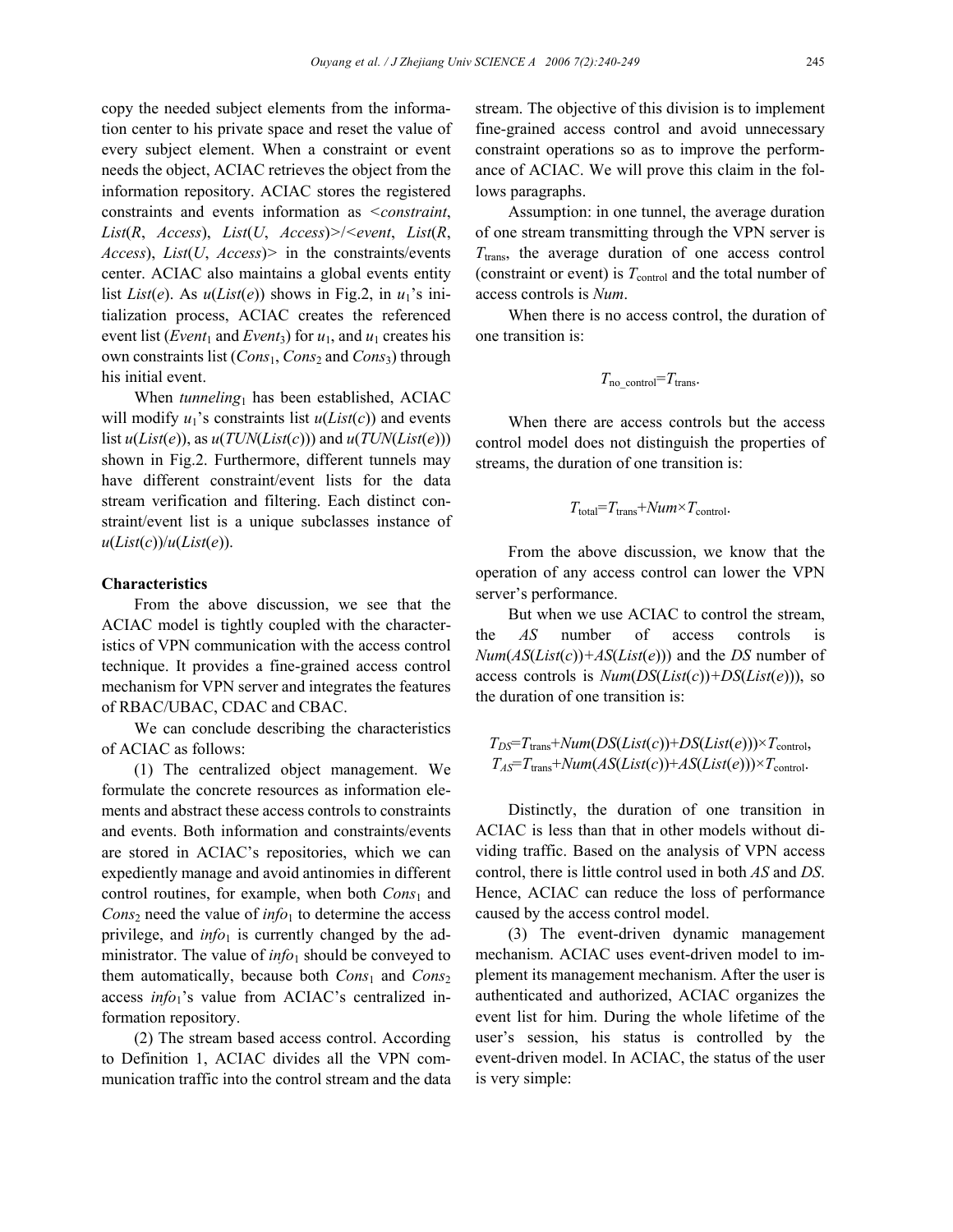where *init* denotes that when the user becomes a validated user, ACIAC will do the initialization for him, *update* means that during the user's VPN session, ACIAC updates his constraints/events list and the value of any information element, *work* means that the user is doing normal work, such as accessing internal servers, *terminal* is a special *update*, in which ACIAC will terminate the user's session and reclaim all resources allocated for the user.

(4) The user/role based hybrid privilege mechanism. Apparently, if we just use the user privilege to manage the access level, we need a very complicated privilege management; if we just use the role privilege to manage the access level, it is hard to satisfy the requirements of all users. Hence, ACIAC uses the hybrid privilege mechanism as described in Definition 4. For example, there is one role,  $r_1$ , which contains two users  $u_1$  and  $u_2$ , and the other role,  $r_2$ , and two information elements *info*<sub>1</sub> and *info*<sub>2</sub> accessed only by  $r_2$ . If we want to allow  $u_1$  to access the *info*<sub>1</sub>, but do not want to expose *info*<sub>1</sub> to other users of  $r_1$ (such as  $u_2$ ) nor give  $u_1$  the privilege to access *info*<sub>2</sub>, ACIAC can achieve the requirement through setting the access privilege to *info*<sub>1</sub> for  $u_1$  definitely.

Ongoing research activities in RBAC are as follows. Steinmuller and Safarik (2001) extended RBAC with states aimed at include the notion of states and state transitions into the RBAC model and to view changes of components of RBAC model as transitions between states of one access control policy. Ferraiolo *et al.*(2001) provided the first proposed NIST standard for RBAC. Furthermore, Wolf *et al.*(2003) showed how RBAC concepts can be applied to model cases in which identification mechanisms can be used as a parameter to be evaluated in access control.

# PROTOTYPE OF ACIAC

In this section we will provide the module design of our ACIAC prototype and discuss all the modules of the prototype and the relationship among these modules.

As shown in Fig.3, the modules of the ACIAC prototype include the Scheduler, the Valid User Manager (VUM), the Access Streams Parse Controller (ASPC) and the Administration Module (AM).

*Status*={*init*, *update*, *work*, *terminal*}, They cooperate with each other to implement the access control technique for VPN.



**Fig.3 The prototype of ACIAC**

#### **Scheduler**

The functional organizations of the ACIAC scheduler include the Valid ID Creator, the Global Event Controller, the Privilege Level Controller and Synchronous Controller, as shown in Fig.4.



**Fig.4 The functional organizations of Scheduler**

After one user is authenticated and authorized, ACIAC calls the Valid ID Creator to create a new ID for him. The new ID is created by a collision-free hash function whose seed is composed of the current time and a random number. Since the event-entities list is a global list, which can be referred to by valid users under the privilege level control, ACIAC uses the Global Event Controller to manage it. Moreover, the Privilege Level Controller implements the ACIAC's hybrid judgment mechanism, which is described in Definition 4. Because the ACIAC prototype is a multi-threads/multi-processes system and there are many shared resources, we use the Synchronous Controller to implement the consistency and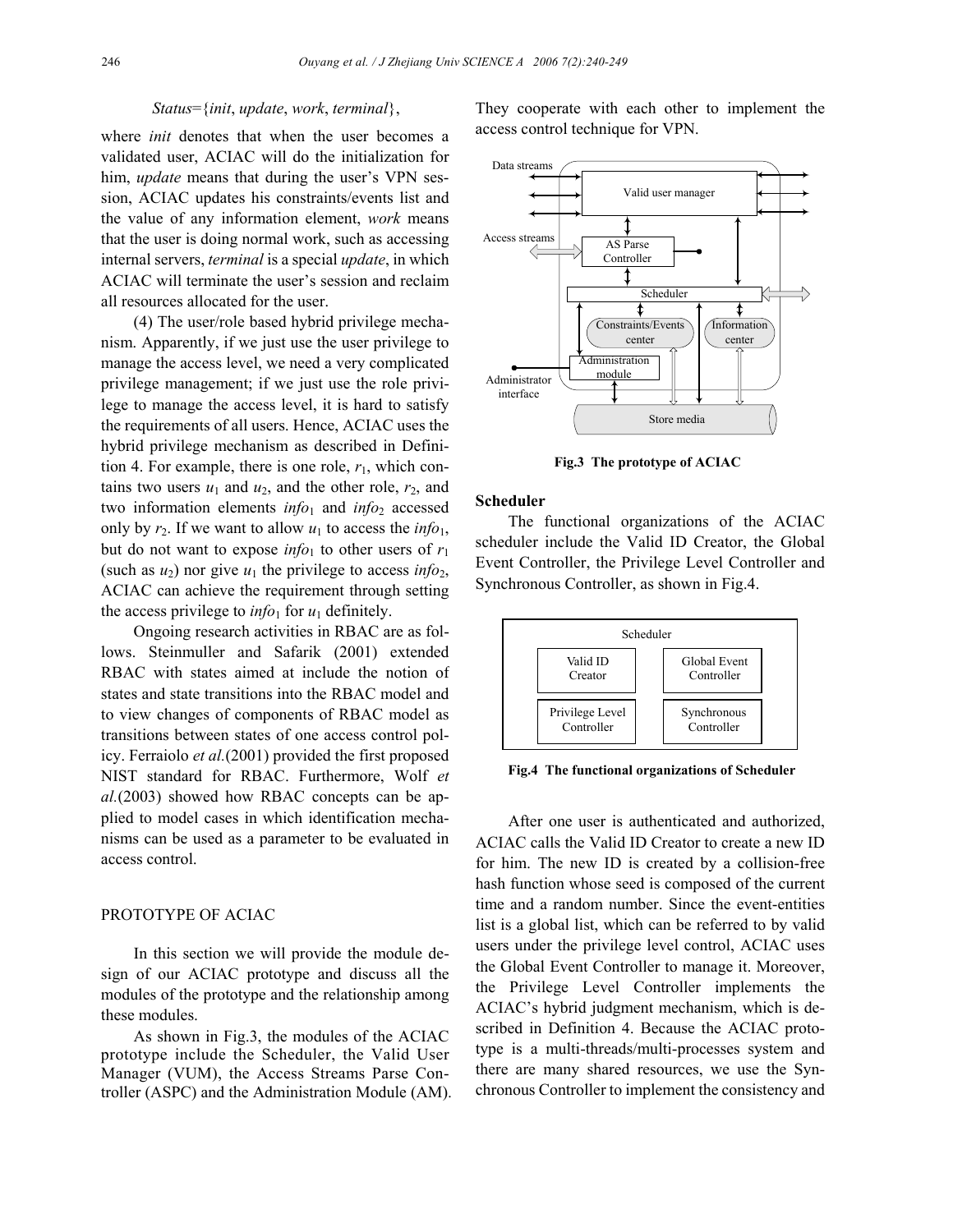integrality of those shared resources, such as information center and constraints/events center.

#### **AS parse controller**

The functionality of ASPC is straightforward. As shown in Fig.5, ASPC classifies *AS* into the unknown *AS* and the known *AS*. The unknown *AS* means that ACIAC does not know who owns the *AS* because there are no valid IDs in the *AS*. Hence, ASPC will notify the VPN Authentication Server through its Authentication Interface. After the user is authenticated and authorized, ASPC can notify the Scheduler to create a new ID and do initialization for the user. If access stream is a known *AS*, ASPC uses its Callback Controller to notify VUM, then VUM will find the user owning this stream, and call his *u*(*List*(*e*)) and  $u(List(c))$  to deal with this stream.



**Fig.5 The basic flow of AS Parse Controller**

#### **Valid user manager**

The internal organization of VUM is shown in Fig.6. VUM manages every valid user in the form of the user session entity. Each user entity has its own constraints list, events list, subjects list, the Tunneling Controller and the Objects Cache. The Tunneling Controller in VUM is different from the VPN tunneling. The object of the Tunneling Controller is to optimize the access control mechanism for data streams, by which VUM can avoid unnecessary access control operation in one tunneling.

The Object Cache is used to store the copy of the recently used object elements <*name*, *value*>, which is similar to the elements in subjects list. Compared with {*Obj*} in ACIAC, object elements, one user's use of  $u({\{Obj\}})$  is very limited and always centers on a small scope. Hence, VUM can save some cost used to search objects in the information center by the Objects Cache.



**Fig.6 The internal organizations of Valid User Manager** …

# **Administration module**

The internal organizations of AM include the Web Interface, the Users/Roles Administration, the Events/Constraints Administration, the Information Administration, the Notification Mechanism and the Store Interface, as shown in Fig.7.



**Fig.7 The internal organizations of Administration module**

The Web Interface provides the Web browserbased administration mechanism for the administrator to manage the registration/deregistration and modification of ACIAC's users, roles, events, constraints and information for administrator. The Store Interface provides the transform mechanism from the media form to the memory form for these resources. ACIAC adopts the XML (Extensible Markup Language) technique to implement the management of these resources. Any change of those resources can trigger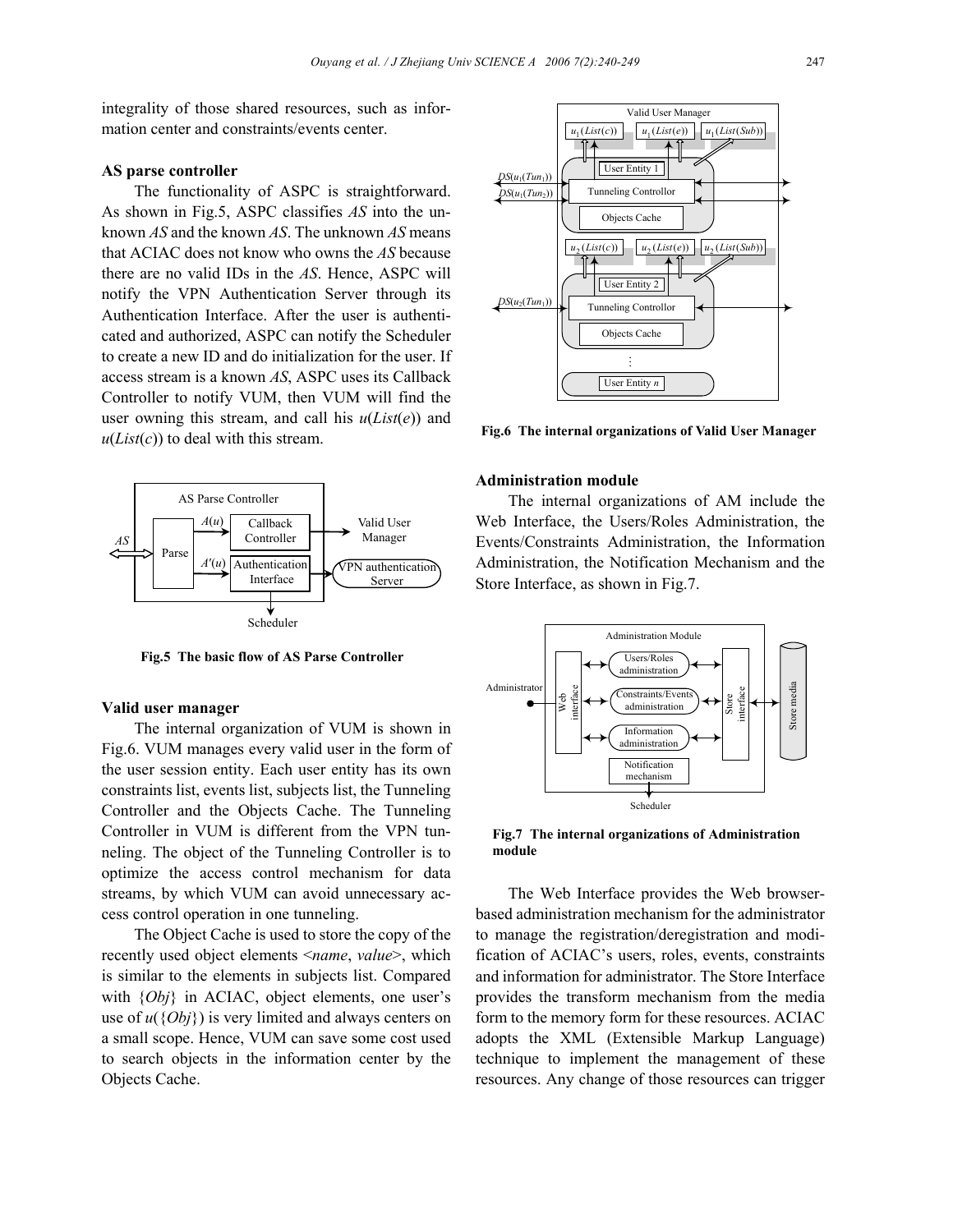AM's Notification Mechanism, which can notify the Scheduler of the change of some resources. The Scheduler can synchronize the change if necessary.

# RELATED RESEARCHES AND ANALYSIS

Access control for network, by the broadest definition, is to implement the ultimate goal of all network security—granting access when appropriate and denying it when inappropriate. In this section, we will discuss the recent researches on access control technique for VPN and compare them with ACIAC.

As we have shown in the "Characteristic" session, the conventional RBAC and CDAC can provide sufficient level of fine-grained access control for all users' AC requirements. A separate AC module is required for RBAC and CDAC to manage the access control to a server providing different application services. It is an administrator's nightmare to maintain all applications' access control without a centralized architecture.

The existing application-layer firewall can hardly work with any type of VPN technology as all data transmitted in VPN tunnels are encrypted. The application-layer firewall also lacks centralized fine-grained access control, which is the core of our ACIAC.

Guo *et al*.(2003) presented a policy-based network management system for IP VPN in the ICCT 2003 conference. Its basic object is to implement an IP-layer based access control for VPN through PBNM (Policy-Based Network Management) (Wang, 2000). PBNM mainly includes four components: policy management tool, policy repository, Policy Decision Point (PDP) and Policy Enforcement Point (PEP). And it is based on FreeS/WAN IPSec that is a Linux implementation of the IPSec protocols. To implement this system, Guo *et al*.(2003), therefore, mainly provided three mechanisms in the PDP component to implement this system: the Service Level Agreement (SLA) Management, the Key Management and the Internet Key Exchange (IKE) Management. They also provided a high-level policy definition language for the system in order that the administrator adds and changes policies in the policy repository, and designs an object oriented information model to represent the IP VPN management policies.

Generally they put emphasis on the network management level of IP VPN. Ku *et al*.(2002) presented the design and implementation of Web-based IP-VPN policy deployment manager (PDM), which was developed aiming at helping ISP network administration in VPN system deployment and management. Yague *et al*.(2003) presented the application of Semantic Web concepts and technologies to the access control area. They designed the Semantic Access Control Model (SAC) that uses different layers of metadata to take advantage of the semantics of the different components relevant to the access decision. Compared with the above researches, ACIAC has one outstanding characteristic: ACIAC is not the access model used in VPN, but the access model tightly coupled with VPN, in which every access decision is based on the VPN stream.

On the other hand, considering that traditional access control mechanisms have little ability to support or respond to the detection of attacks. Ryutov *et al*.(2003) presented a generic authorization framework that supports security policies that can detect attempted and actual security breaches and can actively respond by modifying security policies dynamically. We also consider the disadvantage of the current intrusion detection and anti-virus systems working in isolation from access control for the application the systems aim to protect. Hence, in the ACIAC design, we use the features of the CDAC/CBAC working mechanism to implement the intrusion detection and anti-virus functions by the ACIAC's constraints/events mechanism. Furthermore, because these protection mechanisms for the internal application servers always work after the VPN tunneling is established, we can optimize the access decision by classifying the constraints/events into *AS*'s and *DS*'s.

### **CONCLUSION**

The application-layer based centralized information access control model (ACIAC) is the outcome of our application-layer based VPN architecture. Based on the analyses of current access control models and the working features of VPN, we present the design of ACIAC for VPN and discuss the definitions, rules and control mechanism of ACIAC. Firstly,